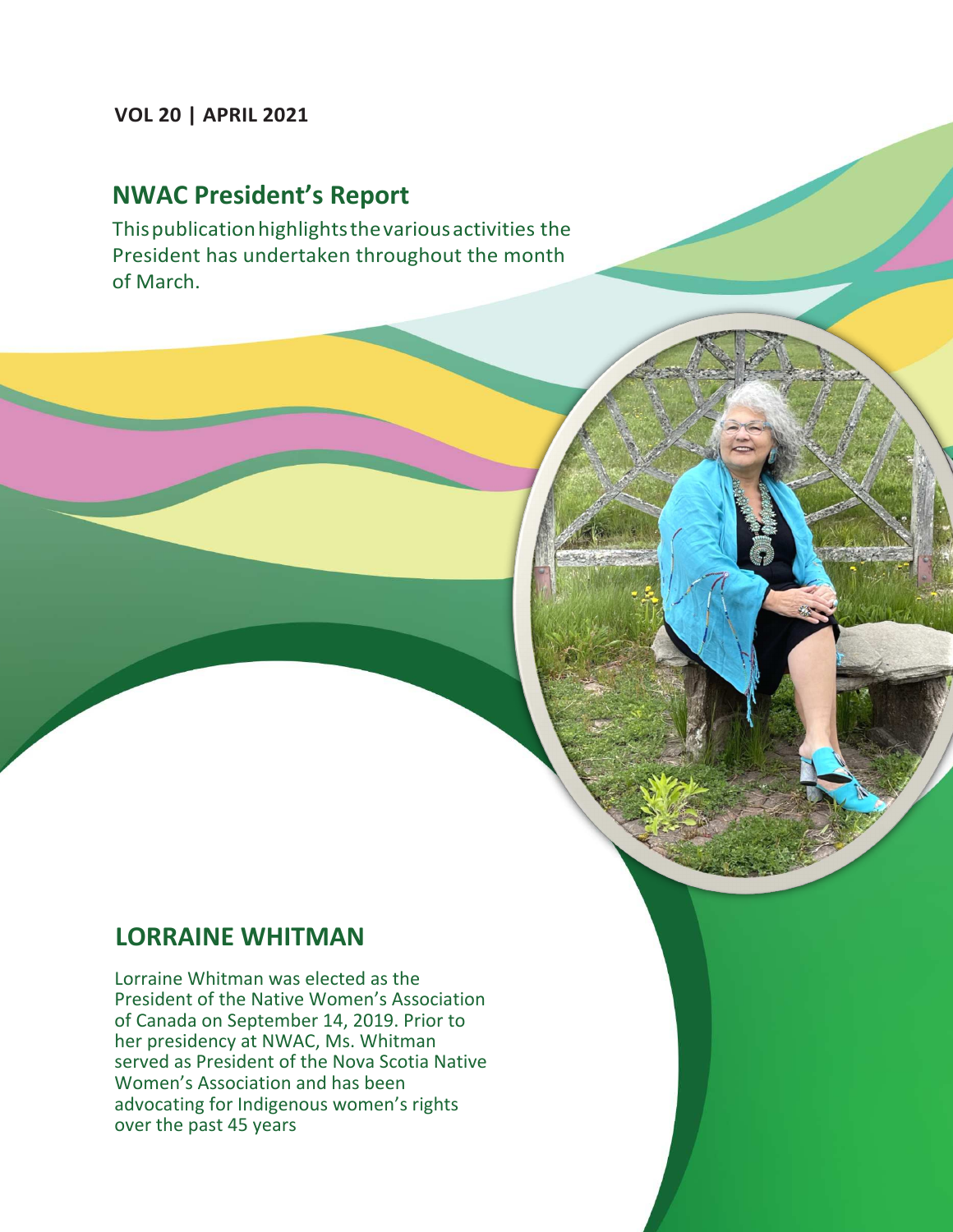## **April President's Report**

The month of April was full of many exciting events, both virtually and in person. I received my second vaccination shot in early April at the Glooscap First Nation Health Centre. With the global pandemic still on the forefront, it's important for us to take care of our health. It's not just ourselves who are in danger, but our Elder community members. They need us and this is one of the ways we can take care of our community. If you are unsure about the vaccine, talk to your doctor, listen to your health practitioner, listen to updates on the vaccines, and do your research so you can feel comfort in being vaccinated.

April is a new fiscal year for NWAC. All of us worked hard during the months of February and March to prepare for the new 2021-22 year and ensure everything was in order. I look forward to the year ahead, as spring unfolds and we make new decisions once the new budget is finalized. After the federal budget for 2021 was announced in April, I held a conference call with Minister Carolyn Bennett. We wait to see where the dollars will be delegated.

Recently, in my local First Nation community, someone found an eagle on their farmland and connected with me about the eagle and its feathers. I was gifted those eagle feathers and performed a smudging. It's an honour to receive such a gift; I always appreciate going back to my grassroots and using the feathers for beadwork and leatherwork.

This month in my work as an Elder, I was approached to work with the families who had applied for the Sixties Scoop registrations. Many women had received applications and registrations, and I had volunteered to help as my own family had been touched by this tragedy. I received many calls and emails from people asking for my help in filling out applications. Due to the pandemic, there was a backlog of work, but such a worthwhile cause!

Thank you for your support and for all of the ways that I know you are working in your own community. Let's stand together and stay strong, whether in our work or in our volunteering.

Wela'lin, Thank you,

*Aught* Antmal

@LWhitman NWAC

2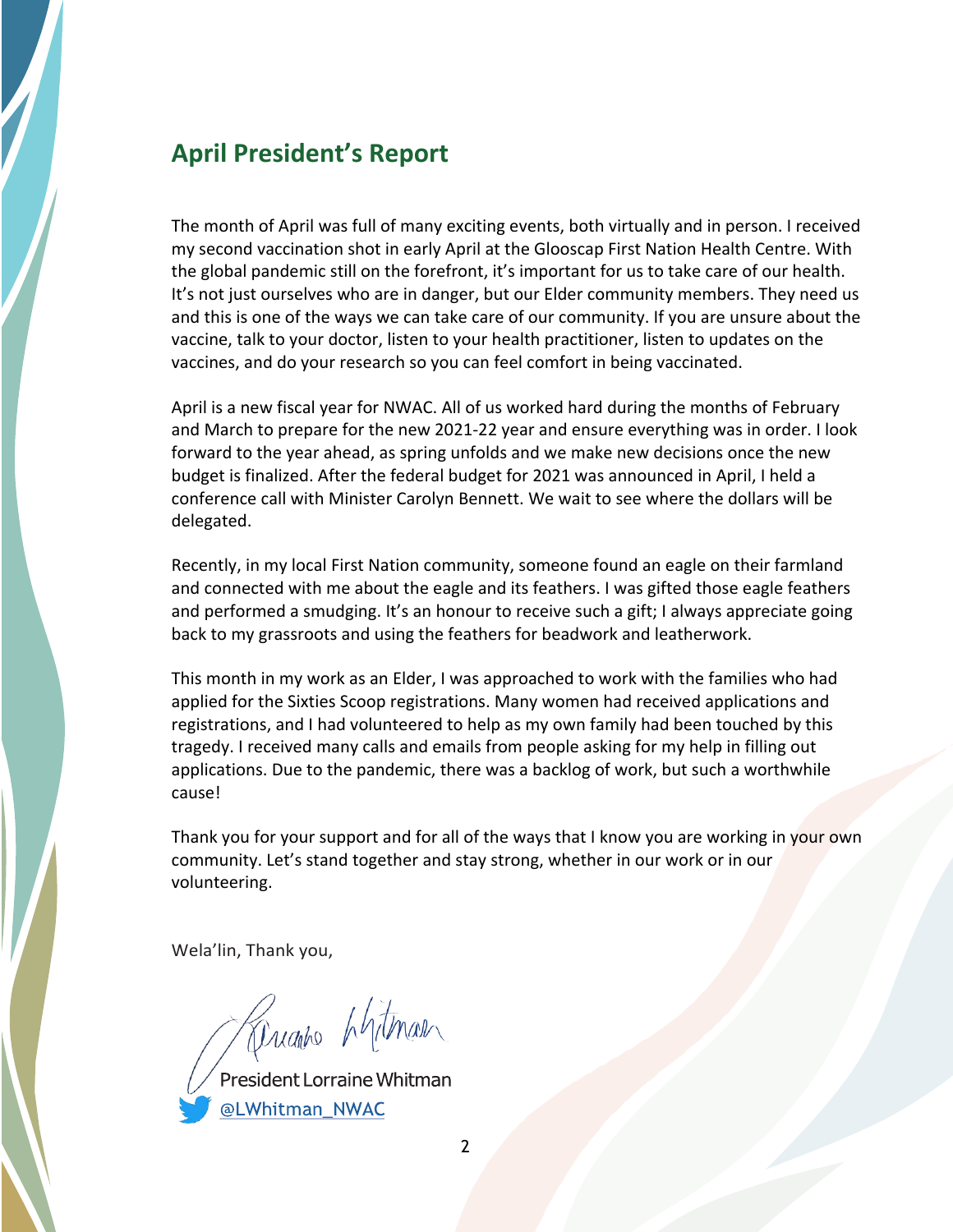## **My April Agenda**

#### **House of Commons Bill C-15, FPT Meeting**

I attended the Standing Committee on Indigenous and Northern Affairs. NWAC is the voice of grassroots Indigenous women, girls, and gender-diverse people in Canada. When it comes to issues like the UN Declaration on the Rights of Indigenous Peoples (UNDRIP), we have a different perspective to that held by male-led national Indigenous organizations.

Thousands of pages of testimony by the National Inquiry and its Calls for Justice specifically Section 1.3—demand that government ends the political marginalization of Indigenous women. Our exclusion from this important consultation flies in the face of these demands. Considering the importance of UNDRIP and its implementation in Canada, we are more than disappointed at the lack of consultation. Indigenous women have not been meaningfully consulted. These were the highlights from that meeting.

#### **Canadian Delegation of the United Nations Permanent Forum on Indigenous Issues**

I attended the opening ceremony for the Canadian delegation of the United Nations Permanent Forum on Indigenous Issues. This was a follow-up to the outcome document from the World Conference on Indigenous Peoples and the 2030 Agenda for Sustainable Development.

#### **House of Commons Committee on the Status of Women (Standing Order 108(2))**



I spoke to the committee about the issues facing Indigenous women in remote and rural communities, especially as they relate to social services, public safety, emergency services, infrastructure, the justice system, and emergency shelters.

Although it is true that most First Nations, Inuit, and Métis women in Canada—the grassroots women who are our members—live in urban areas, it is also true that many still reside in communities far away from big cities. Many of these communities have no year-round road access. The struggles of these women are very much in our thoughts. Indigenous women are among the most economically marginalized and servicedeprived people in Canada. It is one of the reasons we have been targeted by violence, which the National Inquiry into

Missing and Murdered Indigenous Women and Girls has found to be a genocide. Removing those gaps and creating more equality in the delivery of the services that keep societies functioning and citizens safe must be our goal.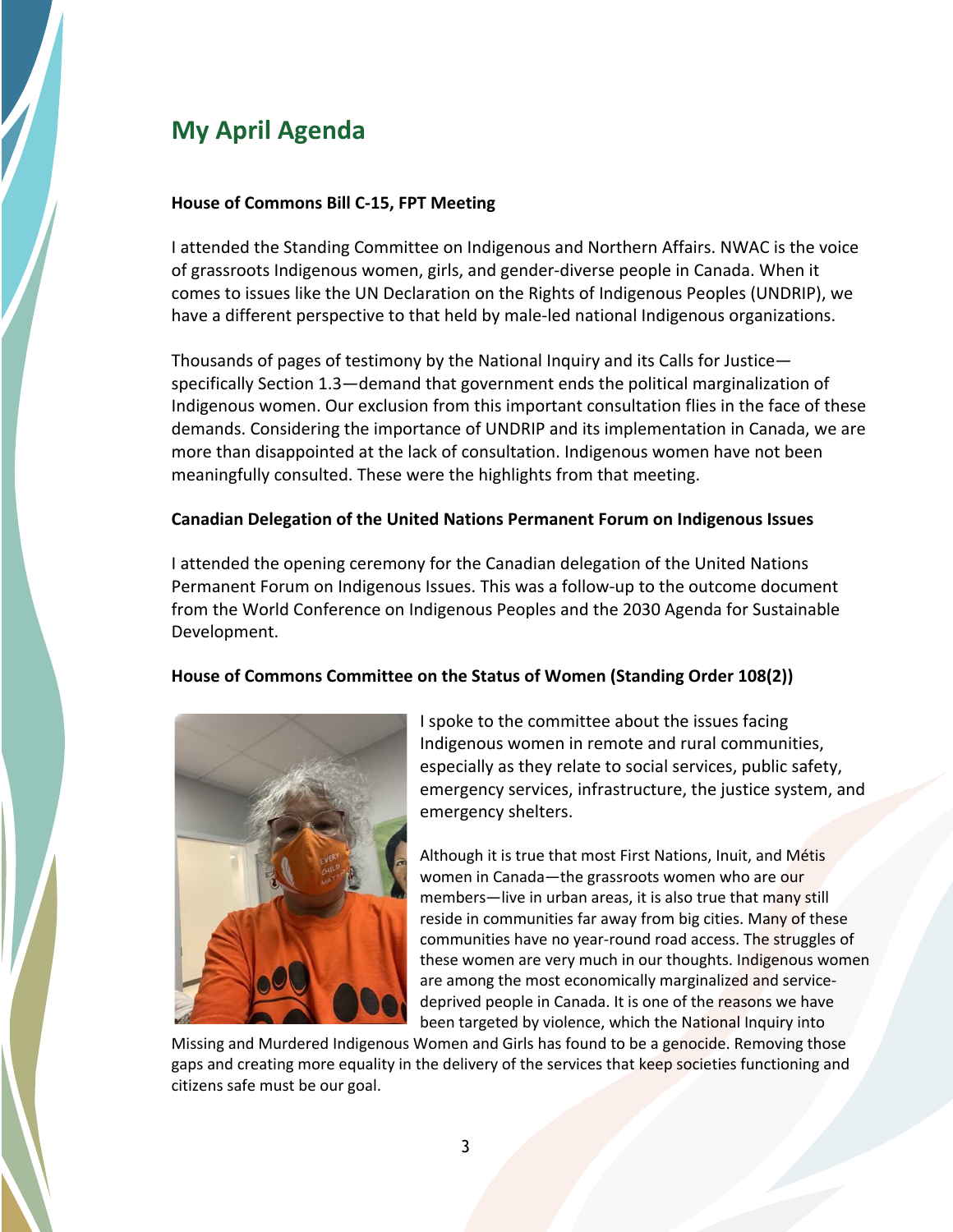Among the recommendations for enhancing the much-needed services for Indigenous women living in remote communities, I asked that we invest in community-based services and supports that have been chosen by the community rather than for the community. I also asked for an:

- increase in funding for medical transportation to help people who live in remote communities get to medical services and supports
- investment in community-based shelters, supports, and services for women who are experiencing violence
- increase in the number of Indigenous health care providers at all levels
- investment in community-based supports and services for Elders
- investment in cultural and traditional healing practices that are grounded in Indigenous ways of knowing and doing, including land-based healing

#### **Virtual Breakfast with Bob Rae, Canadian Ambassador to the UN, & Indigenous Representatives**

I and Lynne Groulx, CEO, were invited to a meet-and-greet breakfast at the UN (held virtually). We were invited to join Bob Rae and give an update on NWAC and our goals.

#### **Canadian Ambassador to the UN, Bob Rae**

I attended a virtual meeting on the United Nations Declaration on Indigenous People (UNDRIP), which says that Indigenous women get to decide who represents them. The male-led advocacy groups approach many issues from a vastly different perspective than NWAC does. We want to have a good relationship with the Crown, one that acknowledges and affirms our constitutional rights. There are times when we must turn to the international community and the United Nations to demand that those rights be upheld in our own country. We are looking forward to working with the Canadian Ambassador to the UN on this matter.

#### **Media Interviews**

I spoke with Capital Current regarding justice issues within our police system (includes RCMP officers, jurors, and court judges). Justice is denied to Indigenous women in so many ways. I spoke from an Indigenous lens about systemic discrimination experienced by Indigenous women in general and how that looks in the criminal justice system.

I gave a media interview with Tyee on various subjects related to Indigenous matters, MMIWG, RCMP, and other areas on a national level, including police searches for the killers of missing and murdered Indigenous women.

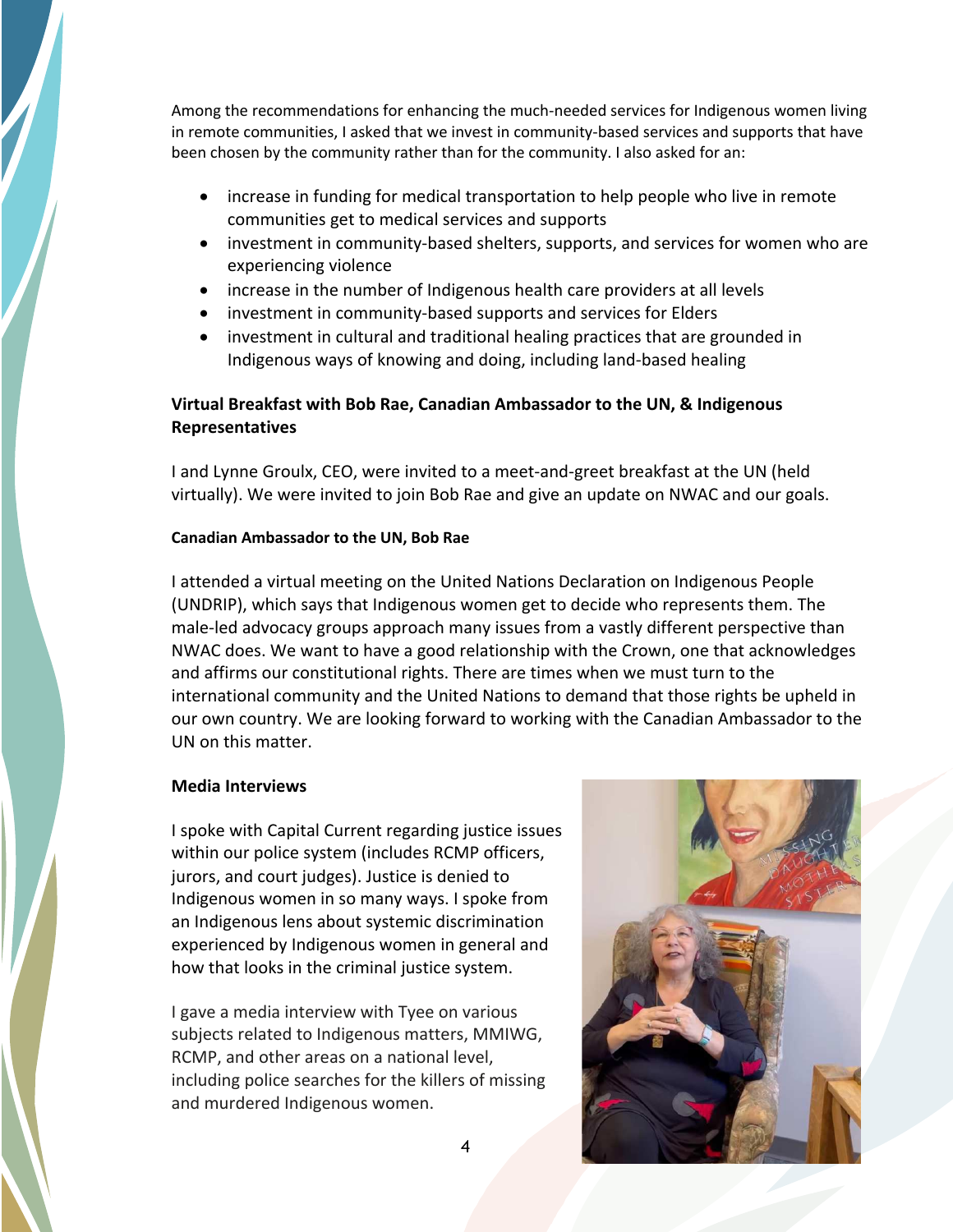I spoke with APTN News about the 2021 federal budget and our expectations and outcomes.

#### **Teaching and Colouring Virtual Workshop & Stress Busting Workshop**

Many grassroots women, girls, and gender-diverse participants joined us for NWAC's various online workshops. NWAC's Resiliency Lodge presented the workshops via zoom and I hosted.



Lorraine Whitman @L... . 2021-04-27 ... The colouring workshop I facilitated vesterday on Zoom was filled with inspiration and creativity. Everyone came away with a beautiful colouring creation and inspired conversation. @NWAC\_CA #indigenous #inspiration #creativity



 $Q_1$  $1$  $\bigcirc$  6  $\uparrow$ ılı

*Many grassroots women, girls, and genderdiverse participants joined us for our online workshops. NWAC's Resiliency Lodge presented the workshops via Zoom. It was a joy to host!* 



Lorraine Whitman @L... . 2021-04-22 ... Happy Earth Day! We only have one earth. Take care of it, because it's taking care of us. Without respecting Mother Earth, we can also become extinct. "Msit No'kmag" "All my relations" #earthday2021



 *Earth Day on April 22 nd*